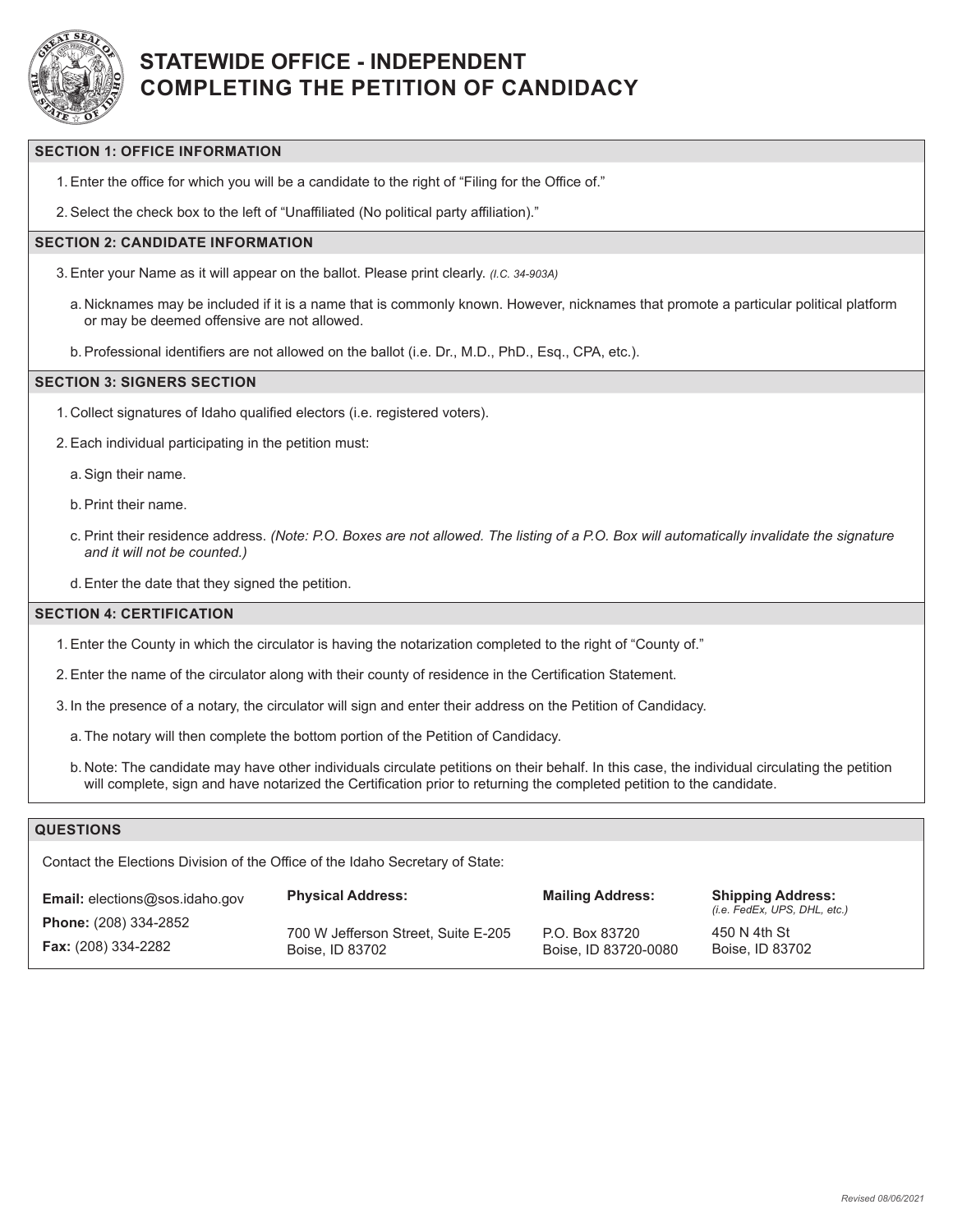

# **STATEWIDE OFFICE - INDEPENDENT PETITION FOR CANDIDACY**

*This petition must be filed in the Office of the Secretary of State with the Declaration of Candidacy by independent candidates for Statewide offce during the filing period below. The statutorily required number of signatures of qualified electors must be verified by the appropriate County Clerk prior to filing.*

| <b>CANDIDATE FILING DATES (I.C. 34-704, 34-708)</b> | <b>OFFICE INFORMATION</b>                                                          |  |  |
|-----------------------------------------------------|------------------------------------------------------------------------------------|--|--|
| February 28 - March 11, 2022*                       | Filing for the Office of:                                                          |  |  |
| <b>CANDIDATE WITHDRAWAL DATES (I.C. 34-717)</b>     |                                                                                    |  |  |
| September 7, 2022*                                  | <b>Party Affiliation:</b> $\square$ Unaffiliated (No political party affiliation.) |  |  |
| *All deadlines are at 5:00 PM Local Time            |                                                                                    |  |  |

### **CANDIDATE INFORMATION**

**Candidate Name** *(As it will appear on the ballot.)*

#### **SIGNERS STATEMENT**

I, the undersigned, being a qualified elector in the State of Idaho, do hereby certify that I reside at the place set opposite my name, and that I join in the petition of the candidate for the office listed above to appear on the General Election ballot on November 8th, 2022, and that each for himself says: I have personally signed this petition; I am a qualified elector of the State of Idaho and my residence address is correctly written after my name.

|     | Signature of Petitioner | <b>Printed Name</b> | Residence Address | Date Signed |
|-----|-------------------------|---------------------|-------------------|-------------|
| 1.  |                         |                     |                   |             |
| 2.  |                         |                     |                   |             |
| 3.  |                         |                     |                   |             |
| 4.  |                         |                     |                   |             |
| 5.  |                         |                     |                   |             |
| 6.  |                         |                     |                   |             |
| 7.  |                         |                     |                   |             |
| 8.  |                         |                     |                   |             |
| 9.  |                         |                     |                   |             |
| 10. |                         |                     |                   |             |

| <b>CERTIFICATION</b>                                                                                                                                                                                                                                                                                                                                              |          |  |  |
|-------------------------------------------------------------------------------------------------------------------------------------------------------------------------------------------------------------------------------------------------------------------------------------------------------------------------------------------------------------------|----------|--|--|
| State of Idaho                                                                                                                                                                                                                                                                                                                                                    |          |  |  |
| l, _______________________, being first duly sworn say: That I am a resident of the State of Idaho and at least eighteen (18) years of age: that every person who signed this sheet of the foregoing petition signed his or he<br>address and residence correctly, that each signer is a qualified elector of the State of Idaho, and a resident of the county of |          |  |  |
| Circulator Signature:                                                                                                                                                                                                                                                                                                                                             | Address: |  |  |
|                                                                                                                                                                                                                                                                                                                                                                   |          |  |  |
| Subscribed and sworn to before me this day of the state of the state of the state of the state of the state of the state of the state of the state of the state of the state of the state of the state of the state of the sta                                                                                                                                    |          |  |  |
|                                                                                                                                                                                                                                                                                                                                                                   |          |  |  |
| Notary Public in and for the State of Idaho, residing at                                                                                                                                                                                                                                                                                                          | SEAL     |  |  |
|                                                                                                                                                                                                                                                                                                                                                                   | -ARR B   |  |  |
| My Commission Expires: Note that the control of the control of the control of the control of the control of the control of the control of the control of the control of the control of the control of the control of the contr                                                                                                                                    |          |  |  |